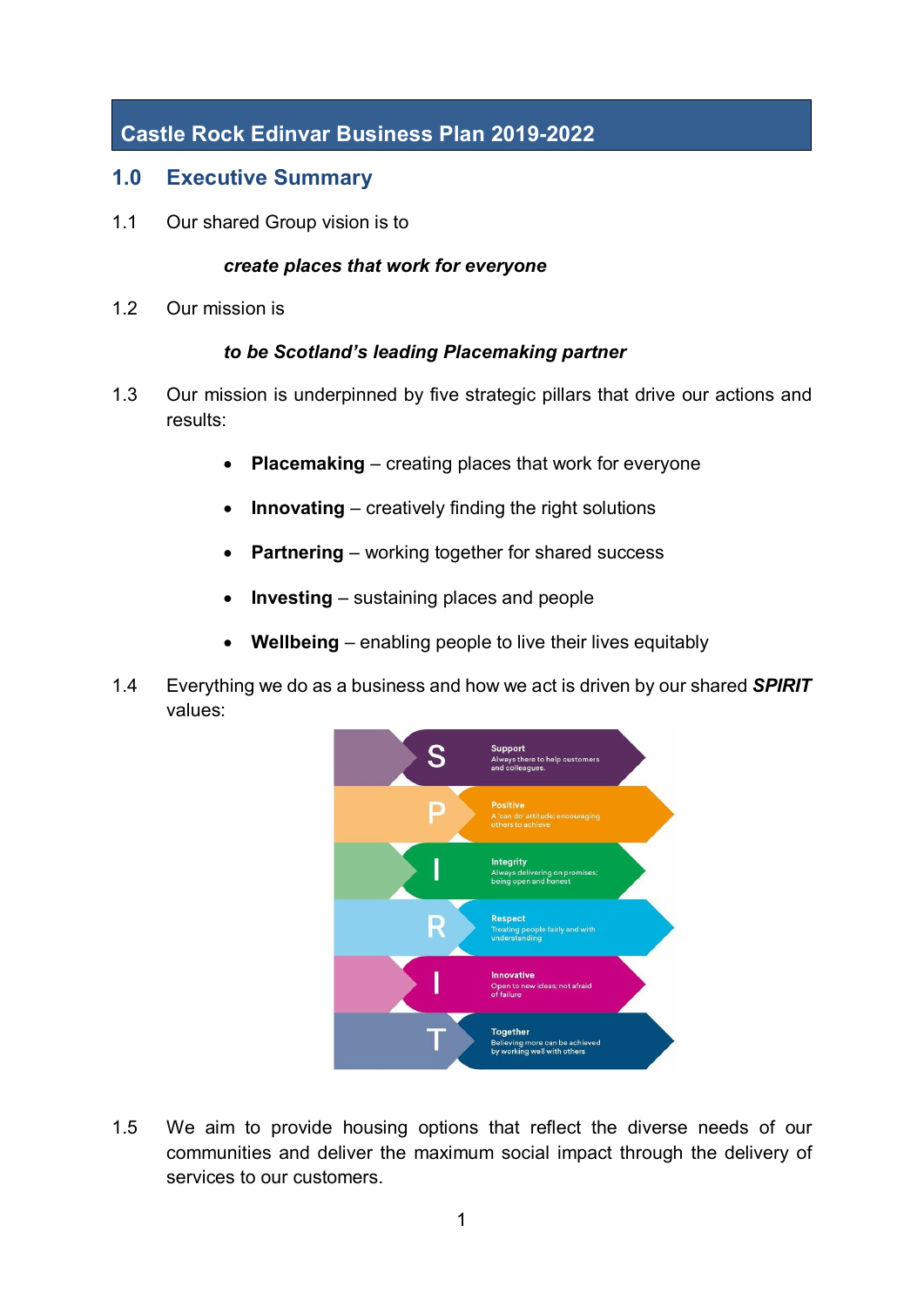- 1.6 Our strategy is to increase our asset base, develop our people, support further efficiency and growth and manage risk in the business to deliver a great Customer Experience.
- 1.7 Everything we do is designed to have a Social Impact, from investment in new homes to financial inclusion advice.
- 1.8 We will invest in new and existing homes to ensure that customers feel safe, secure and warm in their home. Over the next three years we will deliver 1,934 new homes across Scotland, investing over £150 million of capital.
- 1.9 Our approach to asset management will include an assessment of the performance of our stock, taking in to account the cost of implementing the Energy Efficiency Standard for Social Housing. We will create plans to maximise the assets with tenure switching and out right sales being considered where appropriate.
- 1.10 We will continue to develop our self delivery model, increasing our turnover within Places Management and developing a new range of services that offers better value for money whilst improving our controls and accountability on key customer services.
- 1.11 Over the next three years we will be investing over £150,000,000 in new homes and to support this we will focus on quality, design and cost to create the right homes for existing and future customers.
- 1.12 We recognise the challenges facing our customers and we will design our services and work in partnership to support, sustain and grow our neighbourhoods.
- 1.13 As people are all different we realise that one size does not fit all. We want to be able to view our customers in a holistic way. The business currently has a number of different interventions which are very successful and it is clear that there is a need is to extend the variety and reach of the intervention portfolio to meet the growing needs of our customers.
- 1.14 We believe in creating balanced and mixed communities through our Placemaking approach and we will complete the regeneration of Twechar and Thistle communities. New opportunities will be sought and created to deploy the Group's end to end offer in Scotland.
- 1.15 Our appetite for innovation is high and we will use our ability to be nimble and creative in the deployment of new solutions to drive proof of concepts for the Group. We will continue to invest in new technology that is aligned with the needs of our customers.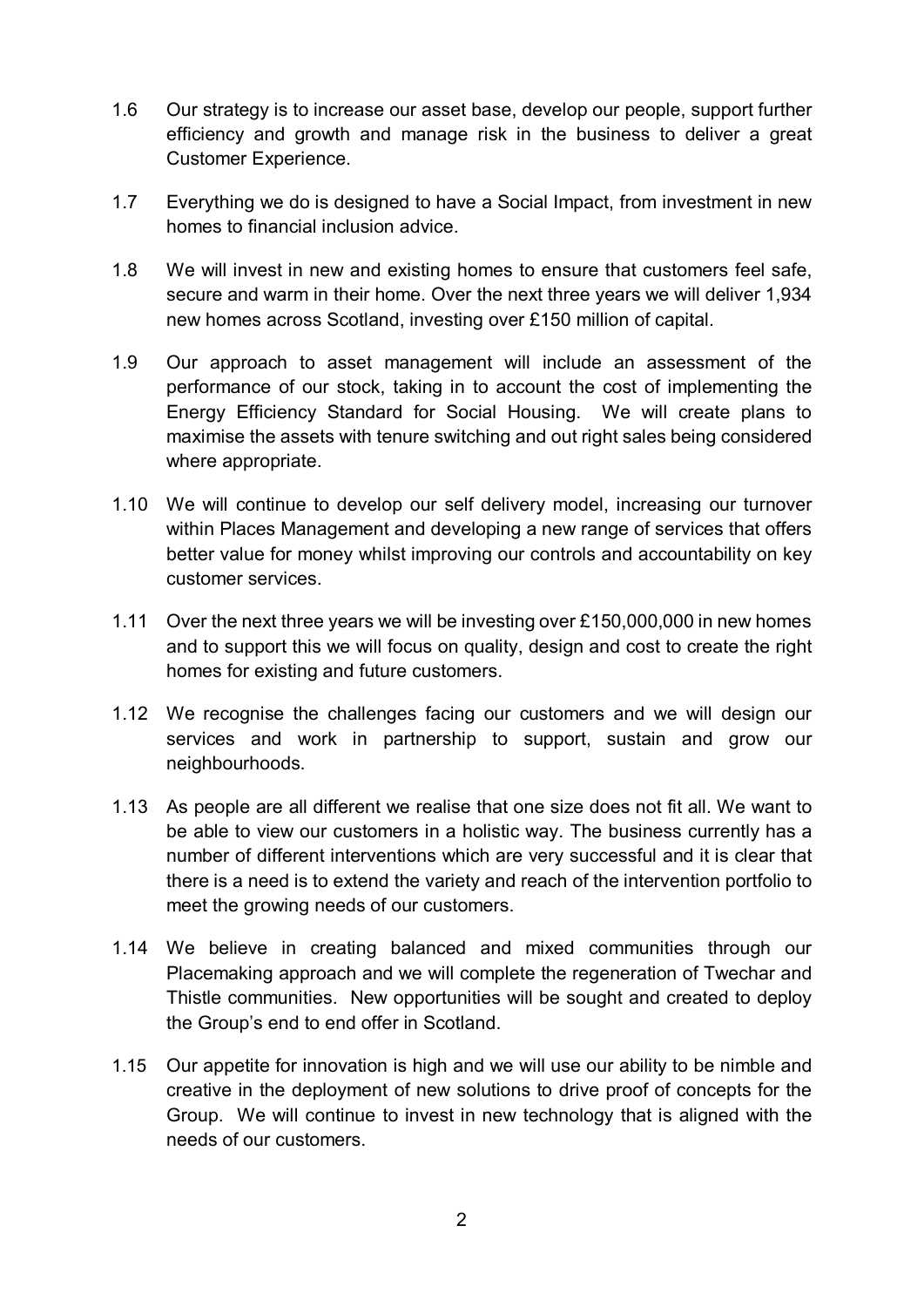- 1.16 Our ability to deliver a great customer experience is reliant on our people and we are committed to their wellbeing and believe that this will have a positive impact on our customers.
- 1.17 We aim to be a great place to work with our people engaged and effective, within an organisation which is progressive, supportive and resilient and with a culture in line with our SPIRIT values. Successful delivery of the Business Plan is dependent on our people and how we engage with them.
- 1.18 Through Project Synergy and our local technology and innovation Group we will continue to develop our approach to creating a more agile workforce, utilising technology to operate more efficiently and effectively within a widening geographic remit. We will review the effectiveness of existing agile working arrangements and make any improvements that we identify.
- 1.19 We will continue to invest in our current and future leaders to ensure they have the skills and resources needed to manage and the confidence to apply them appropriately. We will deliver the actions plans developed through the Talent Management & Succession Planning process to ensure potential successors have the opportunity to secure promotion opportunities as they arise.
- 1.20 We will continue to demonstrate our commitment to fair work by ensuring our staff are paid at least the Scottish Living Wage, we take action to minimise our Gender Pay gap and we support employability initiatives which benefit our sector and our communities enabling people to reach their potential.
- 1.21 To create a great customer experience we will refresh our understanding of our customer's needs, creating a data led set of intervention strategies to support tenancy sustainment.
- 1.22 We seek to drive efficiencies and ensure that the business remains financially strong. To support our aspirations for investment in our existing stock and new homes we will review our existing portfolio and have a targeted approach to disposal of low performing stock.
- 1.23 We will continue to drive improvements in our Health and Safety culture which now forms part of our corporate approach to Risk and Resilience. Our ambition is to have zero reportable accidents and drive down minor employee and customer accidents whilst promoting a culture which encourages personal responsibility and openness in reporting.
- 1.24 Our focus will remain on safety in our common areas and we will continue to focus investment in these areas, including the roll out of retrofitting of sprinklers to properties over 6 storeys high.
- 1.25 As part of the Places for People Group we will lead on the deployment of the end to end offer in Scotland, organising the business and the brand to create and secure new opportunities.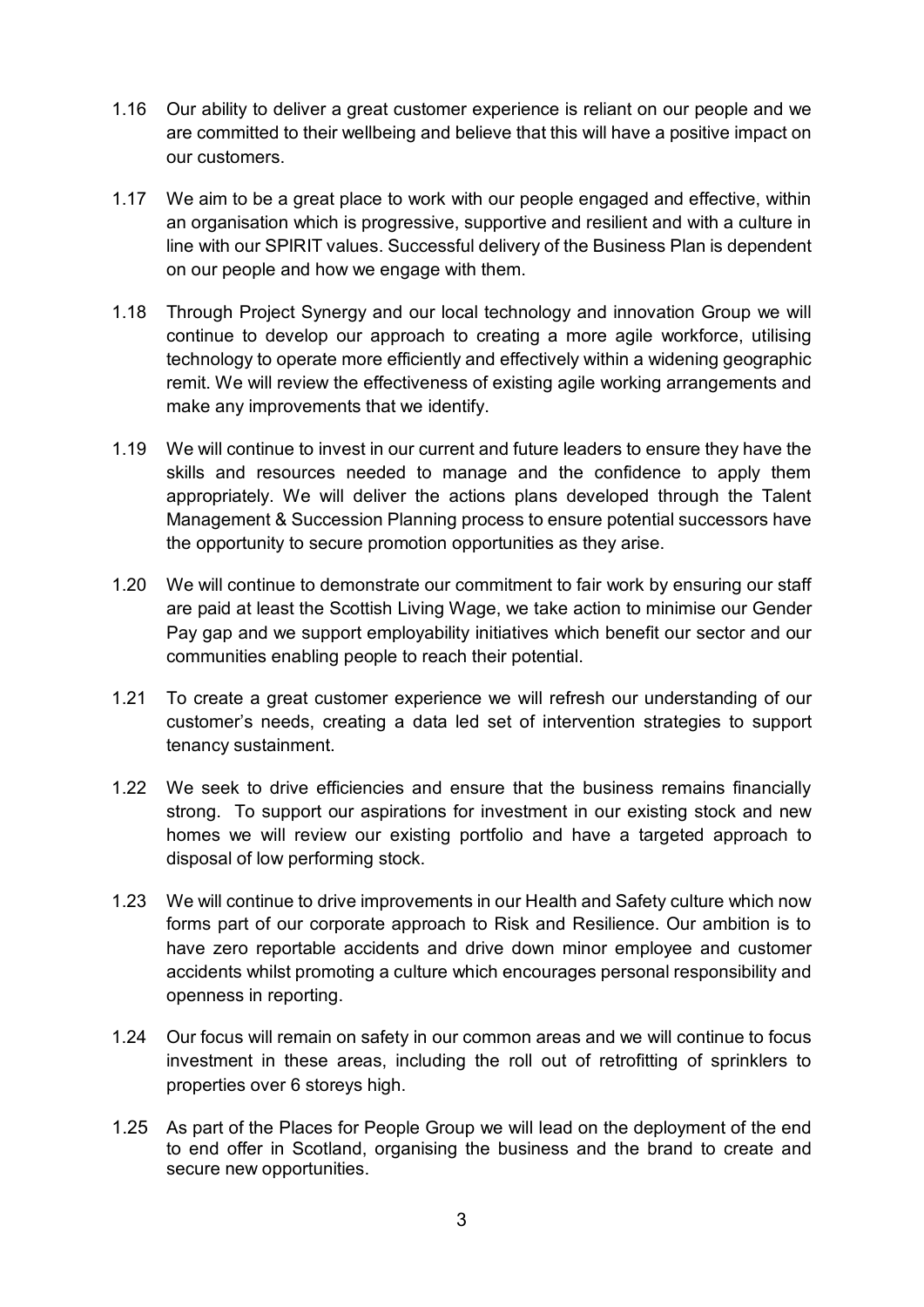### **2.0 Operating Environment**

- 2.1 Long term social and demographic trends are well understood. The population of Scotland is increasing and ageing and average household sizes are getting smaller. Overall the Scottish housing market continues to recover with increased average house prices and transactions and continued growth in the private rented sector although there are certain local variations and circumstances which can impact demand. Housing affordability and social mobility remain significant issues. The economic outlook will remain uncertain over the business plan period and will require flexibility to respond to market changes and the impact of Brexit. Inflation and interest is expected to increase in the business plan period.
- 2.2 The OBR expects growth to slow from 1.7% in 2017, to 1.3% in 2018 and then rise to 1.6% in 2019. It then forecasts growth of 1.4% in 2020 and 2021 and 1.6% in 2022. The chances of a recession in the medium term are increasing due to a slowdown in the world economy and the range of potential impacts arising from Brexit negotations.
- 2.3 Higher mortgage rates and slow wage growth are expected to soften 2019 housing demand. Consumer spending is anticipated to grow by just 1.0% this year (2018). More first time buyers are expected over the next two years, whereas the number of home movers is expected to remain flat over 2018 and 2019 as they have benefitted less from government support.
- 2.4 Deep-rooted deprivation in Scotland is described as containing one or more data zones that were consistently among the most deprived 5% in Scotland since SIMD 2004. Within the CRE stock the following have been identified; Edinburgh, Wester Hailes, Moredun & Craigour, Niddrie, Restalrig, Lochend, Stirling, Alloa South and East.
- 2.5 It is recognised that deprivation is about more than low income and low employment. Research demonstrates that adverse childhood experiences (ACEs) have a significant impact on adult life. In addition there has been a rise over time of the number of children in Scotland living in poverty. Taking housing costs in to account this figure is now approximately 230,000 (24%). The Scottish Government is committed to tackling child poverty and making Scotland an ACE aware nation.
- 2.6 There has been an increase in the percentage of vulnerable people (particularly females) ending their tenancies. Castle Rock Edinvar works with many customers who have multiple ACEs. It is clear that the capacity of partner providers such as NHS mental health services and Social Work departments has reduced as demand is increasing and the referrals to third sector organisations is increasing. From research done by a number of different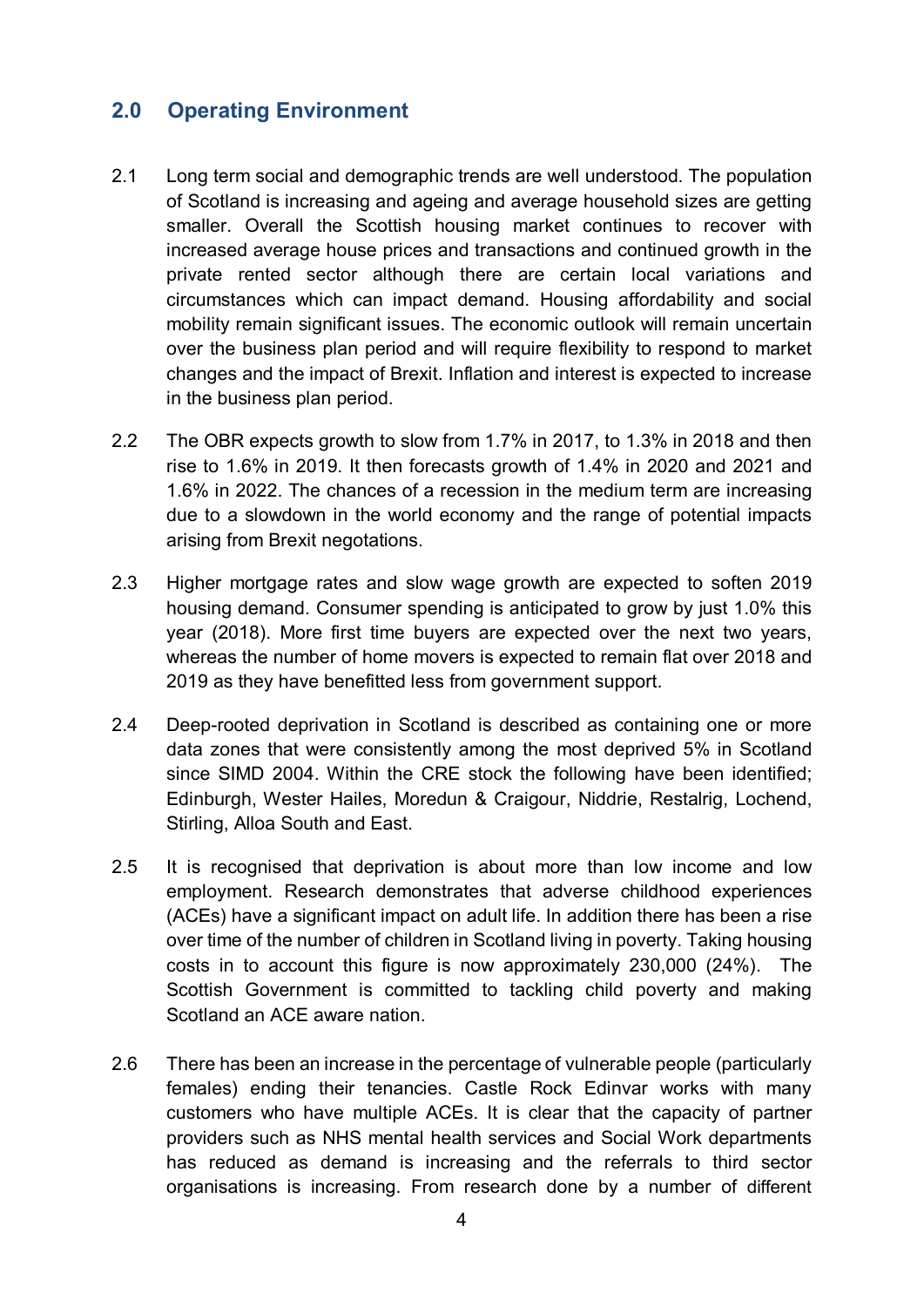organisations as well as government bodies it is recognised that isolation and loneliness are a contributing factor to mental health issues which in turn impact significantly on tenancy sustainment.

- 2.7 The Scottish Government is committed to delivering 50,000 new affordable homes of which 35,000 should be social rent. There is consensus that increasing housing supply is a national priority. There is a broad alignment in Scotland between the national and local priorities. Local authorities in Aberdeen, Edinburgh and Glasgow have secured City Deals and are planning strategic initiatives to increase supply and promote the growth of a broader rental sector. The Scottish Government will support mechanisms which will lead to a step change in increasing housing supply as demonstrated by their investment in the Places for People Capital MMR Fund.
- 2.8 The Housing (Amendment) (Scotland) Bill will be implemented in 2019. It reduces the intervention powers of the Scottish Housing Regulator in relation to the disposal of land and housing assets by a RSL and consent over changes to the constitution or the structure of an RSL.
- 2.9 The Scottish Housing Regulator has consulted on changes to the regulatory environment and the importance of self assessment will increase, with a requirement to produce annual assurance statements and RSLs will fall under 3 categories – compliant, working towards compliance and statutory action.
- 2.10 The Scottish Government is currently considering the next phase of the Energy Efficiency Programme for Social Housing and it is our expectation that the EPC target for all homes will be increased.
- 2.11 The Scottish Government has designated energy efficiency as a National Infrastructure Priority, the cornerstone of which will be Scotland's Energy Efficiency Programme (SEEP) – a 15 to 20 year programme. SEEP will help local authorities to pilot new and innovative approaches to energy efficiency with community groups and businesses, helping reduce costs and improving warmth in homes, schools, hospitals and businesses. The Programme for Government commits to investing more than half a billion pounds to SEEP over the next four years setting out a clear commitment to develop this programme with substantial annual funding. By 2050, through SEEP we will have transformed the energy efficiency and heating of our buildings so that, wherever technically feasible, and practical, buildings are near zero carbon.
- 2.12 Over the coming years national and local government are developing a core competency framework aimed at addressing competence in landlord accreditation. Areas such as water management and fire safety are likely to follow a similar approach to that adopted by the gas and electrical industry where a governing body will offer an accredited and audited system. The National Housing Academy are engaging with our industry to create a competence framework and our ambition is to influence the recommendations.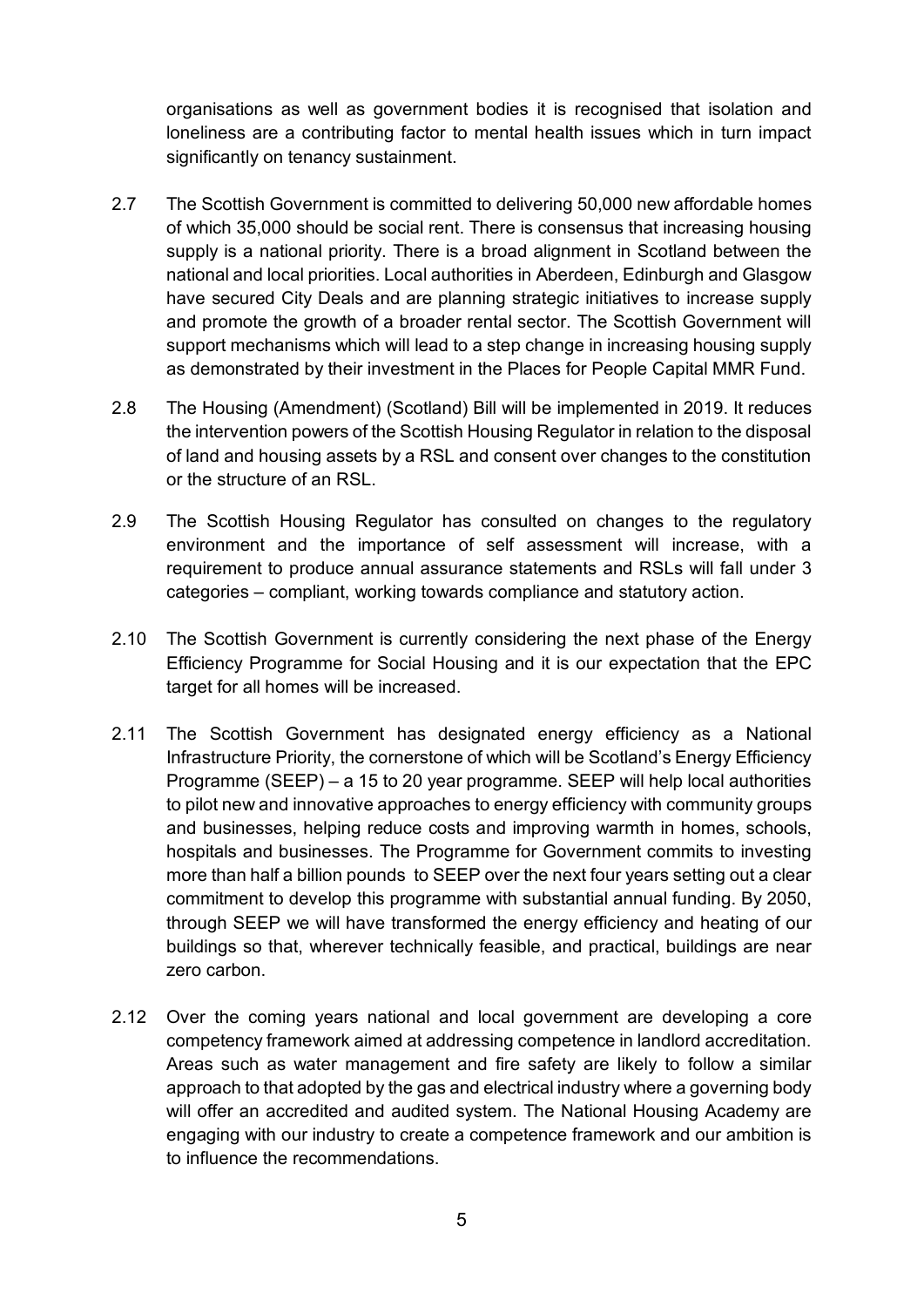# **3.0 Key Business Plan Actions and KPIs**

3.1 The table below sets out the key actions to deliver the business plan.

|           | <b>Strategic Pillar: Placemaking</b>                                                          |                                                                                                                                                                                                                                                                                                                                                                                                                                                                                                                                                                                                                                                                                                                                                                                                                                                                                                                                                                                                                                                                                                                                                                                                                                                                                           |  |  |  |
|-----------|-----------------------------------------------------------------------------------------------|-------------------------------------------------------------------------------------------------------------------------------------------------------------------------------------------------------------------------------------------------------------------------------------------------------------------------------------------------------------------------------------------------------------------------------------------------------------------------------------------------------------------------------------------------------------------------------------------------------------------------------------------------------------------------------------------------------------------------------------------------------------------------------------------------------------------------------------------------------------------------------------------------------------------------------------------------------------------------------------------------------------------------------------------------------------------------------------------------------------------------------------------------------------------------------------------------------------------------------------------------------------------------------------------|--|--|--|
| <b>No</b> | <b>Need</b>                                                                                   | <b>Actions</b>                                                                                                                                                                                                                                                                                                                                                                                                                                                                                                                                                                                                                                                                                                                                                                                                                                                                                                                                                                                                                                                                                                                                                                                                                                                                            |  |  |  |
| 1.        | Increasing housing<br>demand across all<br>tenures and areas of<br>Scotland.                  | Supply of new housing across all tenures.<br>٠<br>Acquire 937 units of Social Rent.<br>Acquire 597 units of Mid-Market Rent.<br>$\bullet$<br>Acquire and sell 261 units of Shared Equity.<br>٠<br>Acquire and sell 139 market units.<br>٠<br>Increase diversification of tenures.<br>$\bullet$<br>Deliver £54m future profit for sustainable<br>investment in our communities.<br>Create community green space at Longstone to<br>$\bullet$<br>increase outdoor recreational activity in the area.<br>Complete the regeneration of Thistle, Twechar<br>$\bullet$<br>and Newtongrange.<br>Secure new Placemaking opportunities to achieve<br>our objectives.<br>Grow the reach of our supply programme and<br>management activities.<br>Deliver 149 units in the Aberdeen area and 38<br>units in the Inverness area to support the Group's<br>development programme and our own growth<br>strategy.<br>Ensure that the design and quality of new homes<br>meets the needs of tenants and supports our<br>longer term asset management strategy.<br>Evaluate the performance of our assets and where<br>٠<br>appropriate seek to switch tenures or dispose of<br>properties.<br>Achieve the EESSH standard by 2020 and be<br>ready to deliver on EESSH 2 when it is formally<br>announced. |  |  |  |
| 2.        | Support for the rising<br>levels of vulnerability<br>and mental health in<br>our communities. | Increase connectivity for tenants and improve<br>$\bullet$<br>engagement with tenants through an improved<br>digital offer.<br>Increase tenancy sustainment for vulnerable<br>groups<br>Become an ACE aware business.<br>٠<br>Design and deliver services that better meet the<br>needs of our communities.                                                                                                                                                                                                                                                                                                                                                                                                                                                                                                                                                                                                                                                                                                                                                                                                                                                                                                                                                                               |  |  |  |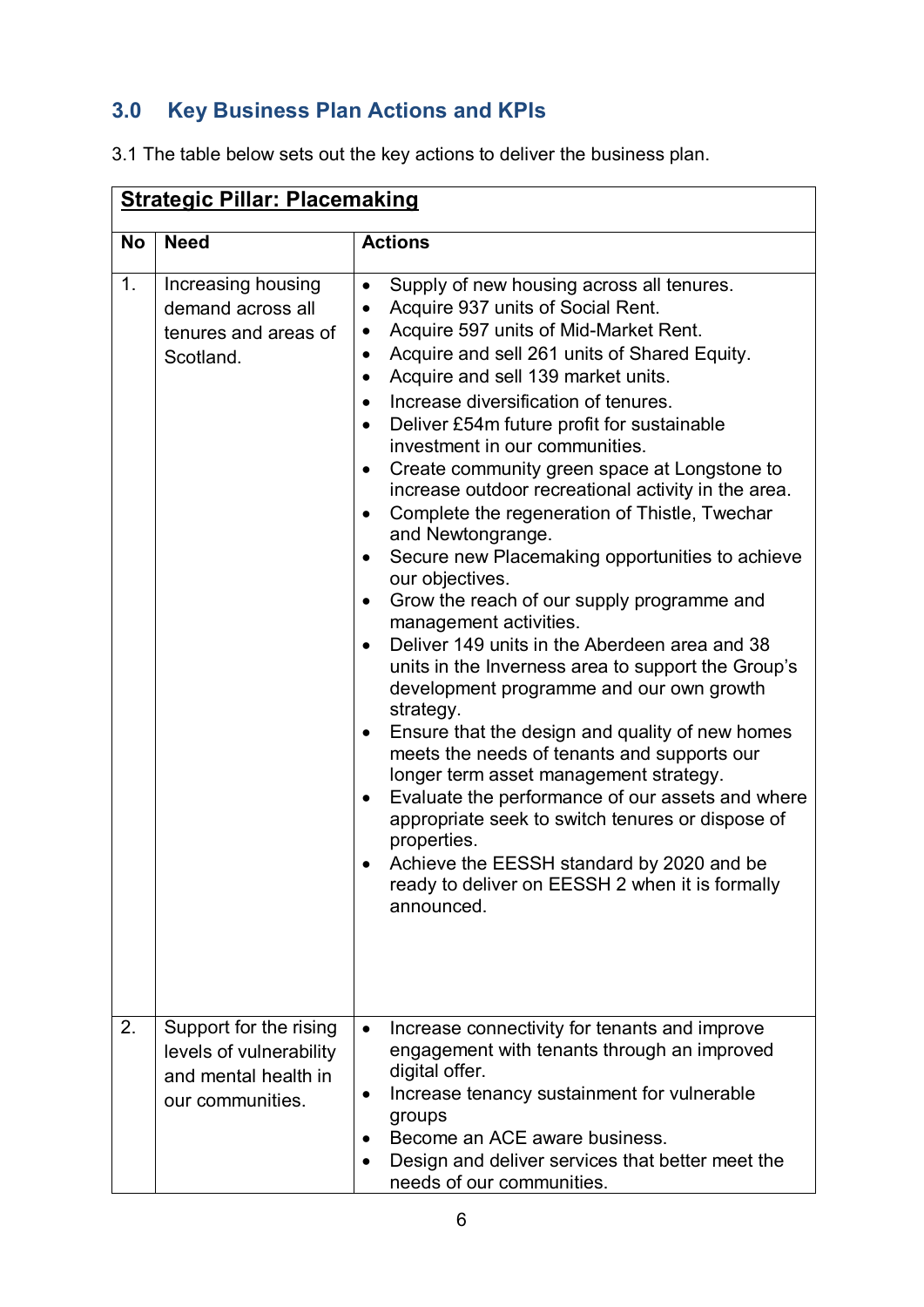|    |                                                            | Explore the potential for heat as a service to tackle<br>fuel poverty.<br>Engage our front line teams to identify safe<br>guarding and referring for follow up in order to<br>sustain successful outcomes.                                                                                                                                                                                                                                                                                                                                          |
|----|------------------------------------------------------------|-----------------------------------------------------------------------------------------------------------------------------------------------------------------------------------------------------------------------------------------------------------------------------------------------------------------------------------------------------------------------------------------------------------------------------------------------------------------------------------------------------------------------------------------------------|
| 3. | Services that meet<br>the changing needs<br>of communities | • Remodelling of business to deliver the services<br>our tenants need.<br>Undertake fundamental review of our<br>Neighbourhood Management Strategy.<br>Combining internal insight with external research<br>in to the needs and aspirations of our<br>communities.<br>Build upon the older person enhanced repair<br>service in order to sustain tenancies.<br>We will review our lease management approach<br>and ensure that the decision to enter in to a lease<br>considers the best interests of the occupiers and<br>our income requirements. |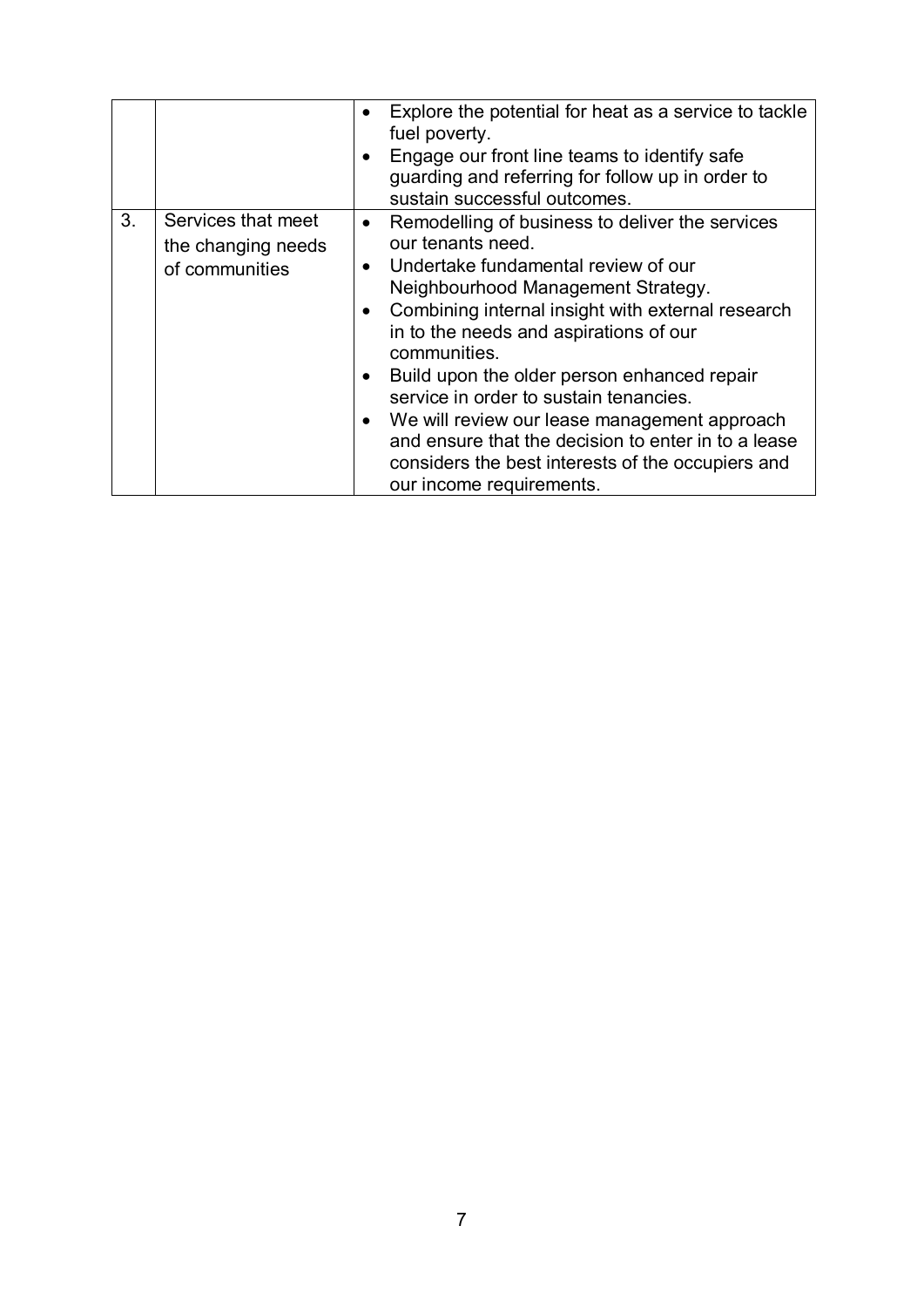|           | <b>Strategic Pillar: Partnering</b>                                                                                       |                                                                                                                                                                                                                                                                                                                                                                                                                                                                                    |  |  |
|-----------|---------------------------------------------------------------------------------------------------------------------------|------------------------------------------------------------------------------------------------------------------------------------------------------------------------------------------------------------------------------------------------------------------------------------------------------------------------------------------------------------------------------------------------------------------------------------------------------------------------------------|--|--|
| <b>No</b> | <b>Need</b>                                                                                                               | <b>Actions</b>                                                                                                                                                                                                                                                                                                                                                                                                                                                                     |  |  |
| 1.        | To have a better<br>understanding of<br>tenant needs to<br>inform decision<br>making.                                     | Increase tenant participation and take a more<br>active role in our communities to enable more<br>effective tenant consultation.<br>Reduce complaints relating to changes in<br>$\bullet$<br>operating procedures and investment.<br>Increase the numbers of tenants engaging in<br>decision making.                                                                                                                                                                               |  |  |
|           | To understand the<br>different communities<br>in which we operate<br>and how we build on<br>what is already<br>happening. |                                                                                                                                                                                                                                                                                                                                                                                                                                                                                    |  |  |
| 2.        | To sustain tenancies<br>as the needs of<br>tenants are becoming<br>more complex and<br>are rising.                        | Develop solutions to meet the emerging<br>$\bullet$<br>requirements of Health and Social Care, including<br>the redesign of our customer services model.<br>Identify opportunities to invest in new models of<br>$\bullet$<br>housing delivery for specific need groups.<br>Developing the aids and adaptation service to<br>$\bullet$<br>sustain tenancies, ensuring we maximised<br>adapted stock and matching the right person.<br>Increase tenancy sustainment for all groups. |  |  |
| 3.        | To support the<br>sustainability of<br>community<br>organisations.                                                        | Review leases to ensure that they support our<br>$\bullet$<br>outcomes. Listening to the needs of partners and<br>offering solutions for the long term success.<br>Reduce void periods and costs.<br>٠<br>Review the multiple staff locations and how we<br>$\bullet$<br>build upon agile working.                                                                                                                                                                                 |  |  |
|           | To ensure that our<br>commercial assets<br>are utilised effectively<br>and in support of our<br>Vision and Mission.       |                                                                                                                                                                                                                                                                                                                                                                                                                                                                                    |  |  |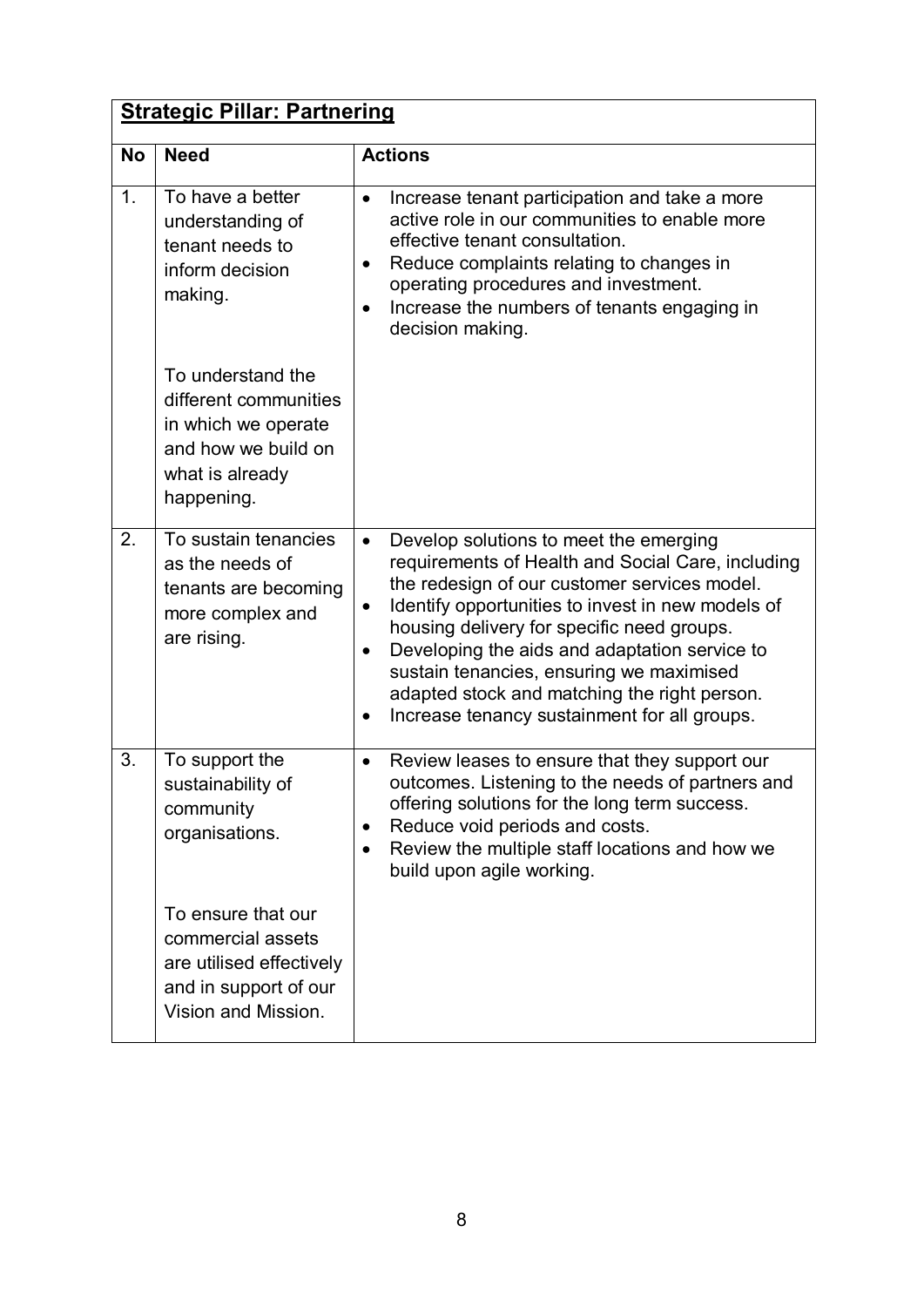| 4. | Maximise the benefit<br>of the Group in<br>Scotland.      | Growth of business across all Group companies in<br>line with all BP targets.<br>Develop a Group strategy for Scotland and lead<br>on deployment.<br>Agree shared performance objectives for common<br>areas.<br>Establish and maintain a quality control framework<br>for Group activities, particularly in relation to<br>Development and Portfolio Management.<br>Review company structures to reflect the<br>$\bullet$<br>increased trading activity with Group companies.<br>Launch and embed the new Places for People<br>Scotland brand and individual 'Places' brands that<br>support the delivery of our offer.<br>Develop our Places Management approach for our<br>٠<br>internal "home repairs" team and grow the<br>business to reduce reliance on external suppliers<br>and manage costs. |
|----|-----------------------------------------------------------|--------------------------------------------------------------------------------------------------------------------------------------------------------------------------------------------------------------------------------------------------------------------------------------------------------------------------------------------------------------------------------------------------------------------------------------------------------------------------------------------------------------------------------------------------------------------------------------------------------------------------------------------------------------------------------------------------------------------------------------------------------------------------------------------------------|
| 5. | To support<br>communities develop<br>their own solutions. | Invest in partners to deliver greater social impact<br>$\bullet$<br>through community grant funding and start up and<br>scale up investment.<br>Increase activity levels and engagement across<br>٠<br>communities in shaping local outcomes.                                                                                                                                                                                                                                                                                                                                                                                                                                                                                                                                                          |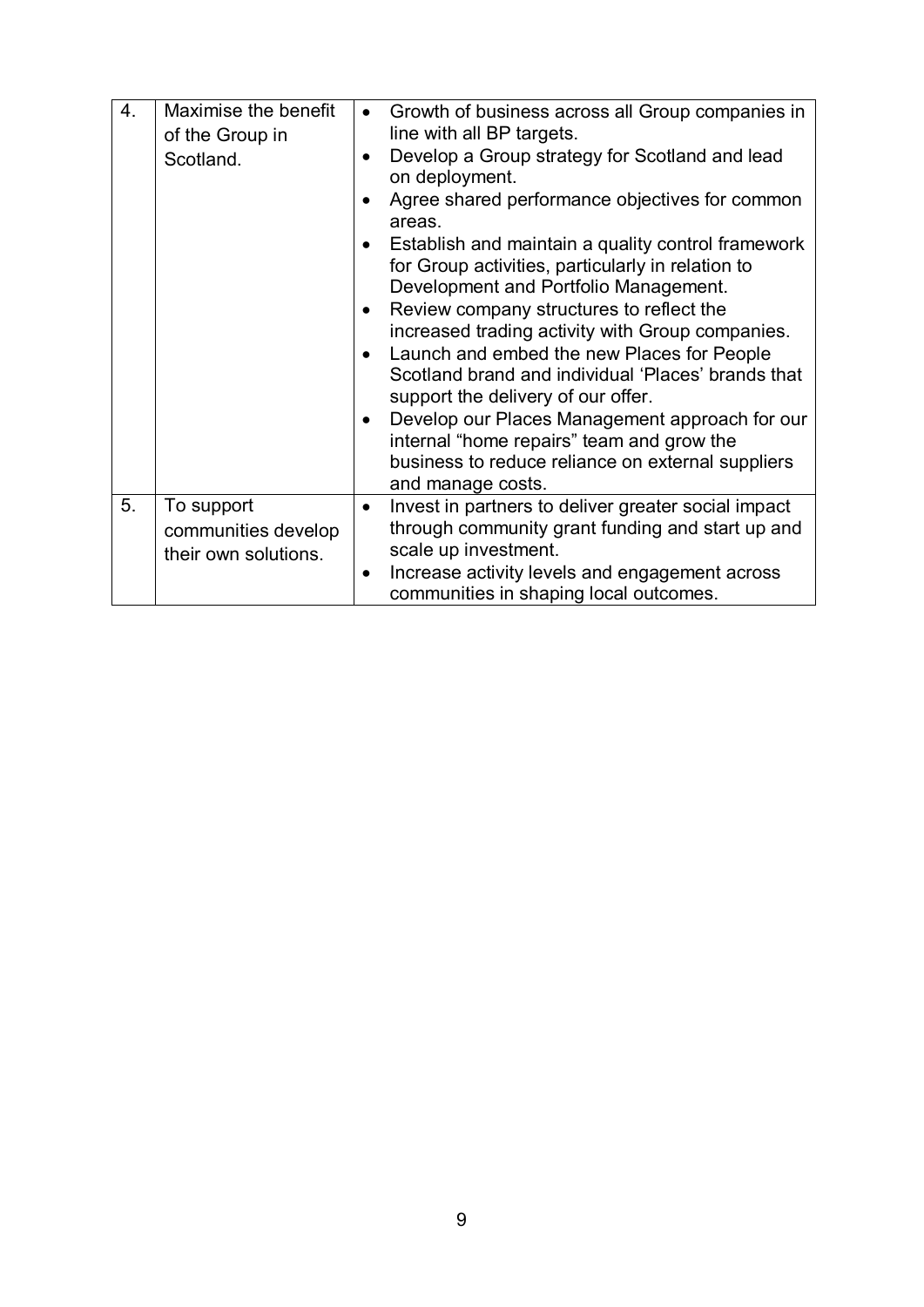|                  | <b>Strategic Pillar: Innovating</b>                                                                                                                            |                                                                                                                                                                                                                                                                                                                                                                                                                                                                                                                                                                                    |  |  |  |
|------------------|----------------------------------------------------------------------------------------------------------------------------------------------------------------|------------------------------------------------------------------------------------------------------------------------------------------------------------------------------------------------------------------------------------------------------------------------------------------------------------------------------------------------------------------------------------------------------------------------------------------------------------------------------------------------------------------------------------------------------------------------------------|--|--|--|
| <b>No</b>        | <b>Need</b>                                                                                                                                                    | <b>Actions</b>                                                                                                                                                                                                                                                                                                                                                                                                                                                                                                                                                                     |  |  |  |
| 1.               | To accommodate<br>growth across the<br>Group.<br>To improve<br>interactions with<br>customers, creating a<br>single view of the<br>customer and their<br>home. | Invest in new operating processes and supporting<br>technology that improves our profit and/or offers a<br>positive customer experience.<br>Increase productivity to enable sustainable growth<br>$\bullet$<br>through implementation of new IT solutions<br>through Project Synergy.<br>Reduce complaints and improve get it right first<br>time.<br>Create a "trusted trader" service for our customers<br>including our business to business partners.<br>Increase the turnover of the Places Management<br>team and generate a surplus through external<br>trading activities. |  |  |  |
| 2.               | To have a data led<br>strategy.                                                                                                                                | Lead a Group wide BIM project and undertake<br>$\bullet$<br>knowledge exchange research on practical<br>applications.<br>More informed decision making throughout the<br>whole lifecycle of buildings based on accurate<br>asset data.<br>Understand the correlations between different<br>data we hold on tenants and where they live.<br>Develop a single view of the customer<br>$\bullet$<br>incorporating tenancy and property data.                                                                                                                                          |  |  |  |
| 3.               | To support people to<br>live for longer in their<br>communities.                                                                                               | Develop innovative housing and adaptation<br>$\bullet$<br>solutions for older people.<br>Embed the older person services review.<br>$\bullet$                                                                                                                                                                                                                                                                                                                                                                                                                                      |  |  |  |
| $\overline{4}$ . | To support an<br>increasing number of<br>vulnerable tenants to<br>sustain their<br>tenancies.                                                                  | Deploy resources to focus on Tenancy<br>Sustainment and satisfaction.                                                                                                                                                                                                                                                                                                                                                                                                                                                                                                              |  |  |  |
| 5.               | To address fuel<br>poverty and tackle<br>carbon usage.                                                                                                         | Through our investment in Sunamp we will trial<br>٠<br>new technologies and solutions to deliver lower<br>carbon heating and tackle fuel poverty.<br>Move technologies from pilot stage to commercial<br>٠<br>ready to support tenants and asset management.<br>Work with Group colleagues on new technology,<br>٠<br>identifying new providers who may require early<br>stage investment.<br>Explore the use of heat share as a concept and<br>$\bullet$<br>identify a pathway to net zero carbon with Group<br>colleagues.                                                       |  |  |  |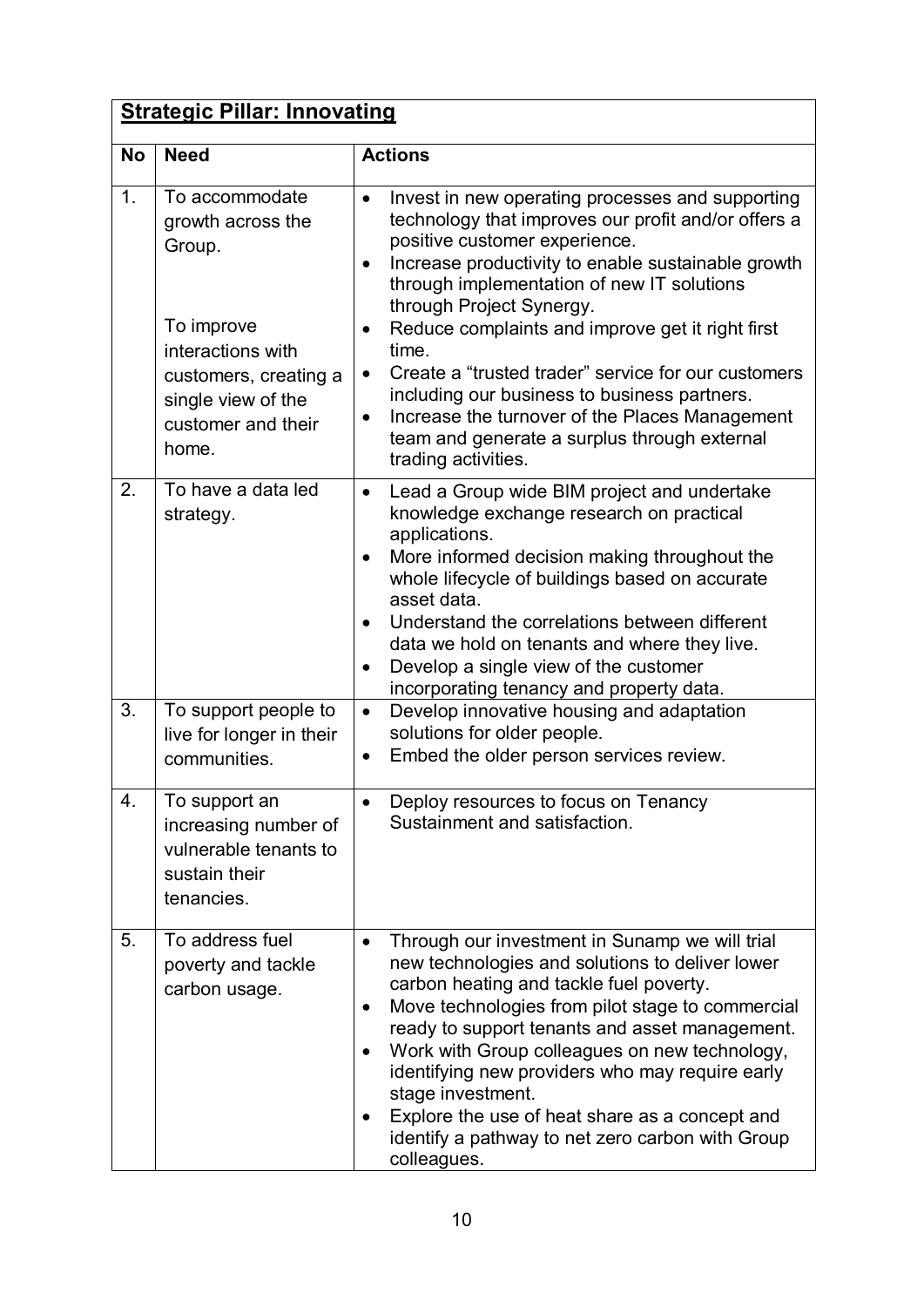|           | <b>Strategic Pillar: Investing</b>                                               |                                                                                                                                                                                                                                                                                                                                                                                                                                                            |  |  |  |
|-----------|----------------------------------------------------------------------------------|------------------------------------------------------------------------------------------------------------------------------------------------------------------------------------------------------------------------------------------------------------------------------------------------------------------------------------------------------------------------------------------------------------------------------------------------------------|--|--|--|
| <b>No</b> | <b>Need</b>                                                                      | <b>Actions</b>                                                                                                                                                                                                                                                                                                                                                                                                                                             |  |  |  |
| 1.        | To develop the<br>workforce for the<br>future.                                   | New apprenticeship programme and where<br>$\bullet$<br>appropriate support individuals in to full time roles.<br>Support third parties to provide work experience to<br>young people excluded from mainstream learning<br>opportunities.                                                                                                                                                                                                                   |  |  |  |
| 2.        | To identify and<br>establish new models<br>of funding for<br>affordable housing. | Through our investment in the PFP Capital MMR<br>$\bullet$<br>Fund use this learning to embed the model and<br>explore the potential to extend in to Social Rent.                                                                                                                                                                                                                                                                                          |  |  |  |
| 3.        | To manage the cost<br>of repairs and capital<br>programmes.                      | Grow the delivery capacity and capability of our<br>$\bullet$<br>property team to stabilise repair and capital<br>programme costs.                                                                                                                                                                                                                                                                                                                         |  |  |  |
| 4.        | To meet legislative<br>and Group standards.                                      | Invest in improving the energy efficiency of our<br>$\bullet$<br>stock.<br>Ensure that stock is safe and meets all<br>compliance requirements.<br>Fire sprinklers will be fitted into 15 existing blocks<br>6 storeys and above.<br>25 % of properties will undergo electrical safety<br>testing each year.<br>Invest in component replacement to meet<br>$\bullet$<br>compliance requirements and improve the overall<br>standard and safety of our homes |  |  |  |
| 5.        | To ensure that our<br>stock remains viable<br>and meets needs of<br>tenants.     | Review out stock condition and identify those<br>assets that would be better suited to a different<br>tenure or disposed of.<br>Identify assets for disposal to deliver a higher<br>٠<br>performing portfolio best suited to the needs of<br>tenants. Capital released will be reinvested in<br>new homes.                                                                                                                                                 |  |  |  |
| 6.        | To operate an<br>efficient business to<br>secure long term<br>investment.        | Improve our operating margin to release funds for<br>$\bullet$<br>investing in our stock. Our operating margin will<br>improve by 1% each year.                                                                                                                                                                                                                                                                                                            |  |  |  |
| 7.        | To have a secure<br>source of funding.                                           | Integrate in to the Regulated Treasury Vehicle and<br>$\bullet$<br>fix our interest rate to ensure ongoing access to<br>affordable capital.                                                                                                                                                                                                                                                                                                                |  |  |  |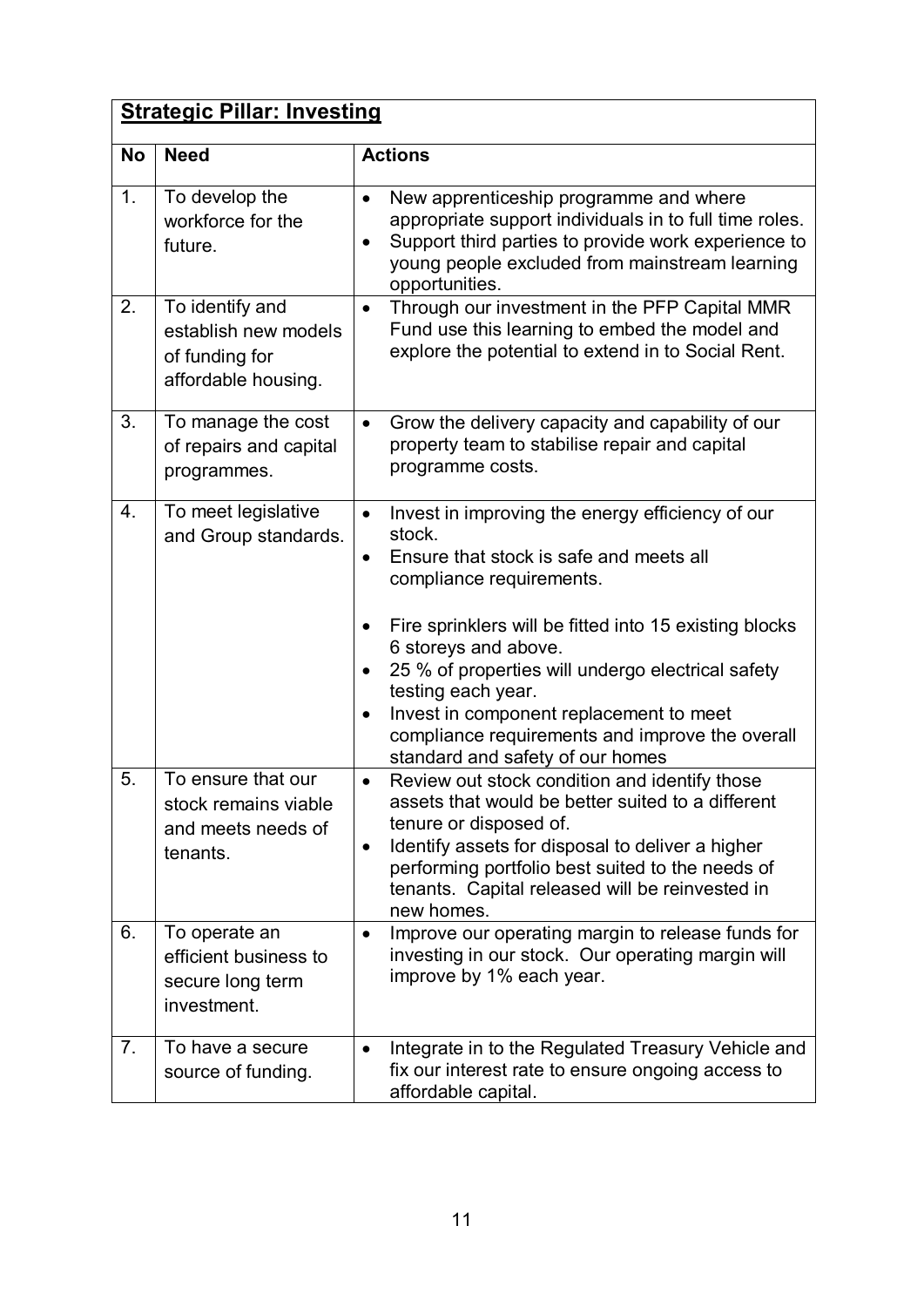|           | <b>Strategic Pillar: Wellbeing</b>                                                                      |                                                                                                                                                                                                                                                                                                                                                                                                                                                                                                                                                                                                                                                                                                                                                                                                                                                                                                                                                                                                                                              |  |  |
|-----------|---------------------------------------------------------------------------------------------------------|----------------------------------------------------------------------------------------------------------------------------------------------------------------------------------------------------------------------------------------------------------------------------------------------------------------------------------------------------------------------------------------------------------------------------------------------------------------------------------------------------------------------------------------------------------------------------------------------------------------------------------------------------------------------------------------------------------------------------------------------------------------------------------------------------------------------------------------------------------------------------------------------------------------------------------------------------------------------------------------------------------------------------------------------|--|--|
| <b>No</b> | <b>Need</b>                                                                                             | <b>Actions</b>                                                                                                                                                                                                                                                                                                                                                                                                                                                                                                                                                                                                                                                                                                                                                                                                                                                                                                                                                                                                                               |  |  |
| 1.        | To create a work<br>environment that<br>supports wellbeing as<br>we grow our<br>geographic reach.       | Develop informed agile working practices using new<br>$\bullet$<br>technology.<br>Deliver a comprehensive learning & development<br>$\bullet$<br>programme to meet the needs of the business and<br>staff aspirations. This will utilise the Group's<br>developing learning Academy as appropriate.<br>Continue to invest in local H&S compliance to<br>$\bullet$<br>ensure emerging regulation is identified and<br>embedded in to practice.<br>Reduce lost time through sickness absence to below<br>$3.5%$ .                                                                                                                                                                                                                                                                                                                                                                                                                                                                                                                              |  |  |
| 2.        | To increase<br>awareness of mental<br>health and support<br>services available to<br>staff and tenants. | Roll out mental health training to all staff.<br>$\bullet$<br>Organise staff conference focussing on ACEs.<br>$\bullet$<br>Signpost staff to available support services.<br>$\bullet$                                                                                                                                                                                                                                                                                                                                                                                                                                                                                                                                                                                                                                                                                                                                                                                                                                                        |  |  |
| 3.        | To ensure our<br>workplaces and<br>communities are safe.                                                | Promote a health and safety culture across staff and<br>$\bullet$<br>tenants to reduce incidents and accidents. We will<br>continue to drive improvements in our Health and<br>Safety culture which now forms part of our corporate<br>approach to Risk and Resilience.<br>We will aim to have no more than 3 RIDDOR<br>reportable accidents each year. We aim to have at<br>least 45 Safety Improvement Opportunities reported<br>each year.<br>Run health and safety training programmes and<br>awareness raising events. We will aim for at least<br>95% of our staff to have completed the H&S training<br>that is deemed mandatory for their role.<br>Essential H&S training for new staff will be<br>٠<br>completed within probationary period (6 months).<br>We will notify 100 % new tenants about asbestos in<br>their proeprties.<br>For staff who are identified as having specific Health<br>and Safety responsibilities in our H&S policy, these<br>are adequately reflected in their job profile and the<br>annual objectives. |  |  |
| 4.        | To ensure that the<br>organisation has a<br>sustainable future.                                         | We will deliver the actions plans developed through<br>$\bullet$<br>the Talent Management & Succession Planning<br>process to ensure potential successors have the<br>opportunity to secure promotion opportunities as<br>they arise.<br>We will aim to keep voluntary staff turnover below<br>10%.                                                                                                                                                                                                                                                                                                                                                                                                                                                                                                                                                                                                                                                                                                                                          |  |  |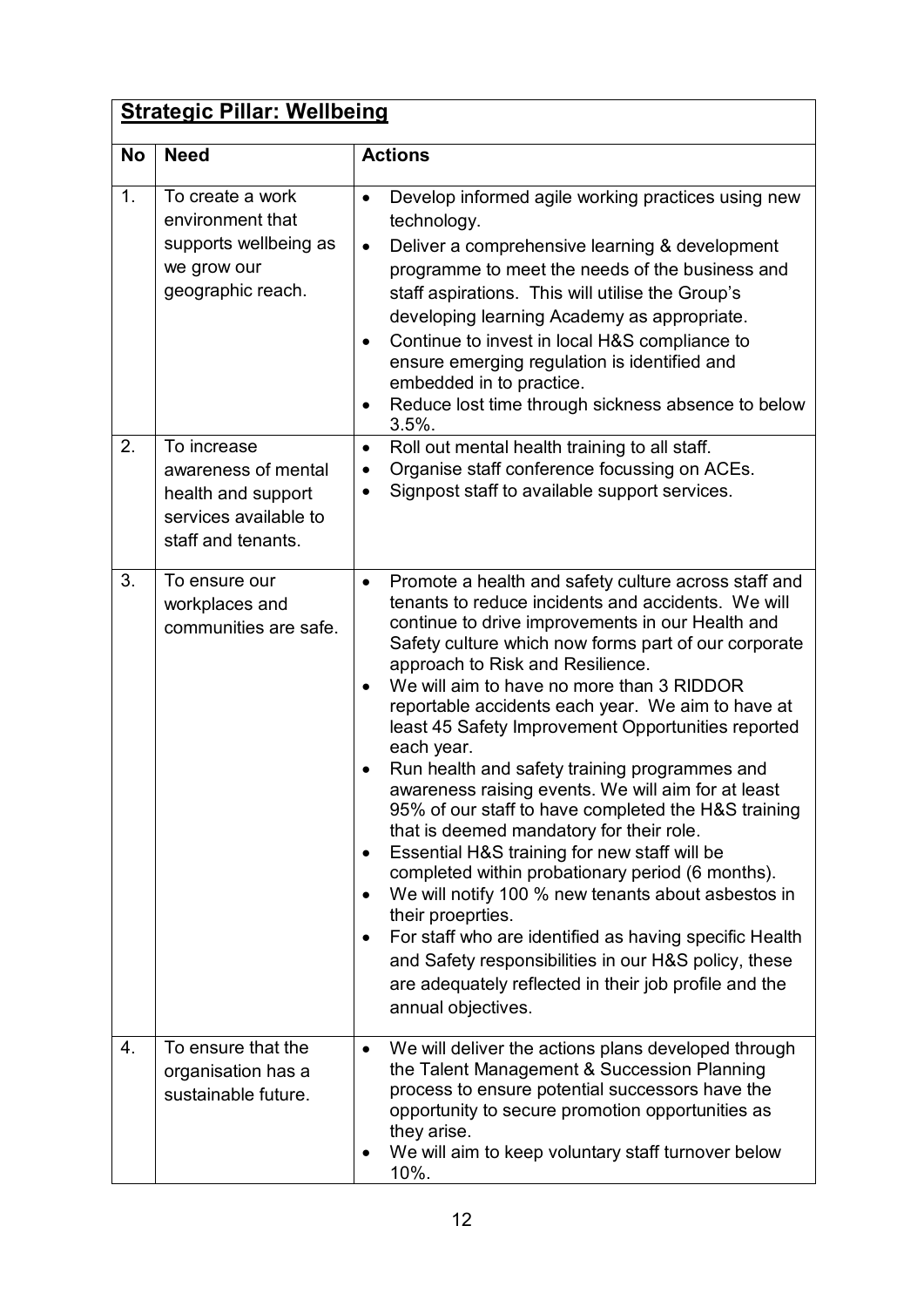3.2 The table below sets out the KPIs that will be reported on each quarter.

| <b>Critical Indicator</b>                               |                | 2018/19       | <b>Current</b><br>performance | 2019/20       |
|---------------------------------------------------------|----------------|---------------|-------------------------------|---------------|
|                                                         |                | <b>Target</b> | Q3                            | <b>Target</b> |
| <b>Turnover</b>                                         |                | 7%            | 7%                            | 7%            |
| New let                                                 |                | N/A           | 151                           | 100%          |
| Overall satisfaction for new tenants                    |                | 90%           | 95%                           | 95%           |
| Complaints responded to within                          | S <sub>1</sub> | 95%           | 87%                           | 95%           |
| target                                                  | <b>S2</b>      | 95%           | 50%                           | 95%           |
| ASB urgent cases responded within target                |                | 100%          | 100%                          | 95%           |
| Tenancies sustained > 1 year                            |                | 90%           | 88%                           | 100%          |
| Tenancies at risk                                       |                | N/A           | 52%                           | N/A           |
| <b>Rent collected</b>                                   |                | 100%          | 100.29%                       | 100%          |
| <b>Current tenant arrears</b>                           |                | 3.70%         | 3.75%                         | 3.65%         |
| <b>Total arrears</b>                                    |                | 4.10%         | 4.15%                         | 4.00%         |
| Capital deployed                                        |                | tbc           | tbc                           | tbc           |
| Margin                                                  |                | 47.9%         | 47.2%                         | 49.8%         |
| Interest cover                                          |                | 9.52          | 18.30                         | 7.22          |
| <b>Operating surplus</b>                                |                | 42.8%         | 45.3%                         | 42.9%         |
| Average relet time (days)                               |                | 23            | 23.2                          | 23            |
| <b>Void loss</b>                                        |                | 0.85%         | 0.72%                         | 0.85%         |
| Average cost per void                                   |                | £1,739        | £1,622                        | £1,950        |
| Average time for emergency repairs<br>(hours)           |                | 4.00          | 3.5                           | 4.00          |
| Average time for non-emergency repairs<br>(days)        |                | 12.00         | 11.3                          | 12.00         |
| Right first time (non-emergency)                        |                | 92%           | 95.3%                         | 94%           |
| % appointments made and kept                            |                | 90%           | 93.7%                         | 92%           |
| % responsive repairs completed in-house                 |                | 90%           | 89.2%                         | 90%           |
| Financial Performance against budget                    |                | On budget     | <b>NO</b>                     | On budget     |
| Return to work compliance                               |                | >85%          | 93.2%                         | $>90\%$       |
| Staff sickness, days lost                               |                | 3.5%          | 4.36%                         | $< 3.5\%$     |
| Staff turnover (voluntary)                              |                | $~10\%$       | 8.2%                          | 10%           |
| Riddor accidents (rolling 12 months) -<br>reduce by 10% |                | $<$ 4         | $\bf{0}$                      | $3$           |
| Safety improvement opportunities (Staff)                |                | $>45$         | 8                             | $>45$         |
| Overtime as % of gross salaries                         |                | N/A           | 1.90%                         | 2%            |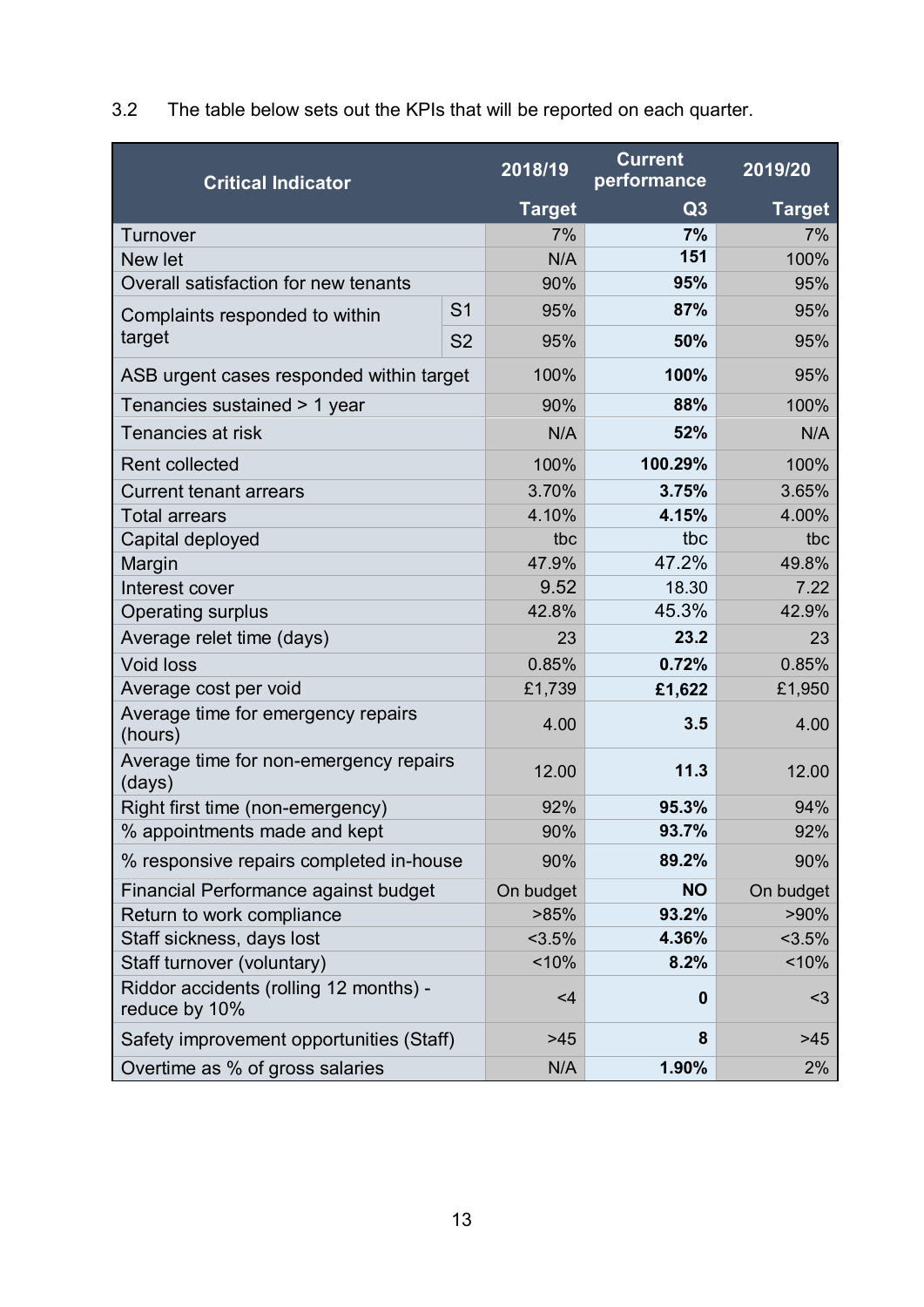| <b>Critical Indicator</b>        | 2018/19<br><b>Target</b> | 2018/19<br>Q3 | 2019/20<br><b>Target</b> |
|----------------------------------|--------------------------|---------------|--------------------------|
| Gas servicing compliance         | 100%                     | 100%          | 100%                     |
| <b>Properties meet EESSH</b>     | N/A                      | 86%           | 88%                      |
| Properties with current EPC      | N/A                      | 100%          | 100%                     |
| Asbestos notification compliance | N/A                      | 87%           | 100%                     |

# **4.0 Budget**

4.1 The combined financial growth targets are as follows:

|                                      | 2018/9 | 2019/20 |               | 2020/21 2021/22 |
|--------------------------------------|--------|---------|---------------|-----------------|
|                                      | £'000s | £'000s  | <b>E'000s</b> | £'000s          |
| Turnover                             | 45.977 | 50,586  | 58,732        | 65,407          |
| Profit (before SOFA, Interest & Tax) | 22.477 | 25,039  | 29,407        | 33,132          |
| Margin                               | 48.9%  | 49.5%   | 50.1%         | 50.7%           |

4.2 The development programme is summarised by tenure as follows;

| <b>Tenure</b>                          | 2018/19 | 2019/20 | 2020/21 | 2021/22 |
|----------------------------------------|---------|---------|---------|---------|
|                                        |         | 282     | 304     | 351     |
| Social Rent (CRE)                      | 202     |         |         |         |
| Mid Market Rent (CRE owned and leased) | 87      | 279     | 153     | 165     |
| Mid Market Rent (PfPS)                 | 28      | -       | -       |         |
| <b>Shared Equity (PfPS)</b>            | 26      | 112     | 41      | 108     |
| Market Sale (PfPS)                     | 39      | 50      | 61      | 28      |
| <b>Total</b>                           | 382     | 723     | 559     | 652     |

To deliver the Business Plan priorities, the estimated total capital investment for the next 3 years is as follows:

|                            | <b>Business</b> | <b>Business</b> | <b>Business</b> |
|----------------------------|-----------------|-----------------|-----------------|
|                            | plan            | plan            | plan            |
| <b>Castle Rock Edinvar</b> | 2019/20         | 2020/21         | 2021/22         |
|                            | £'000           | £'000           | £'000           |
| Stock Investment           | 7,374           | 8,268           | 7,261           |
| <b>New Rental Supply</b>   | 25,798          | 29,962          | 42,056          |
| Mid Market Rent            | 22,450          | 21,822          | 21,277          |
| <b>Disposals</b>           | -               |                 | (13,000)        |
| <b>Total</b>               | 55,622          | 60,052          | 57,594          |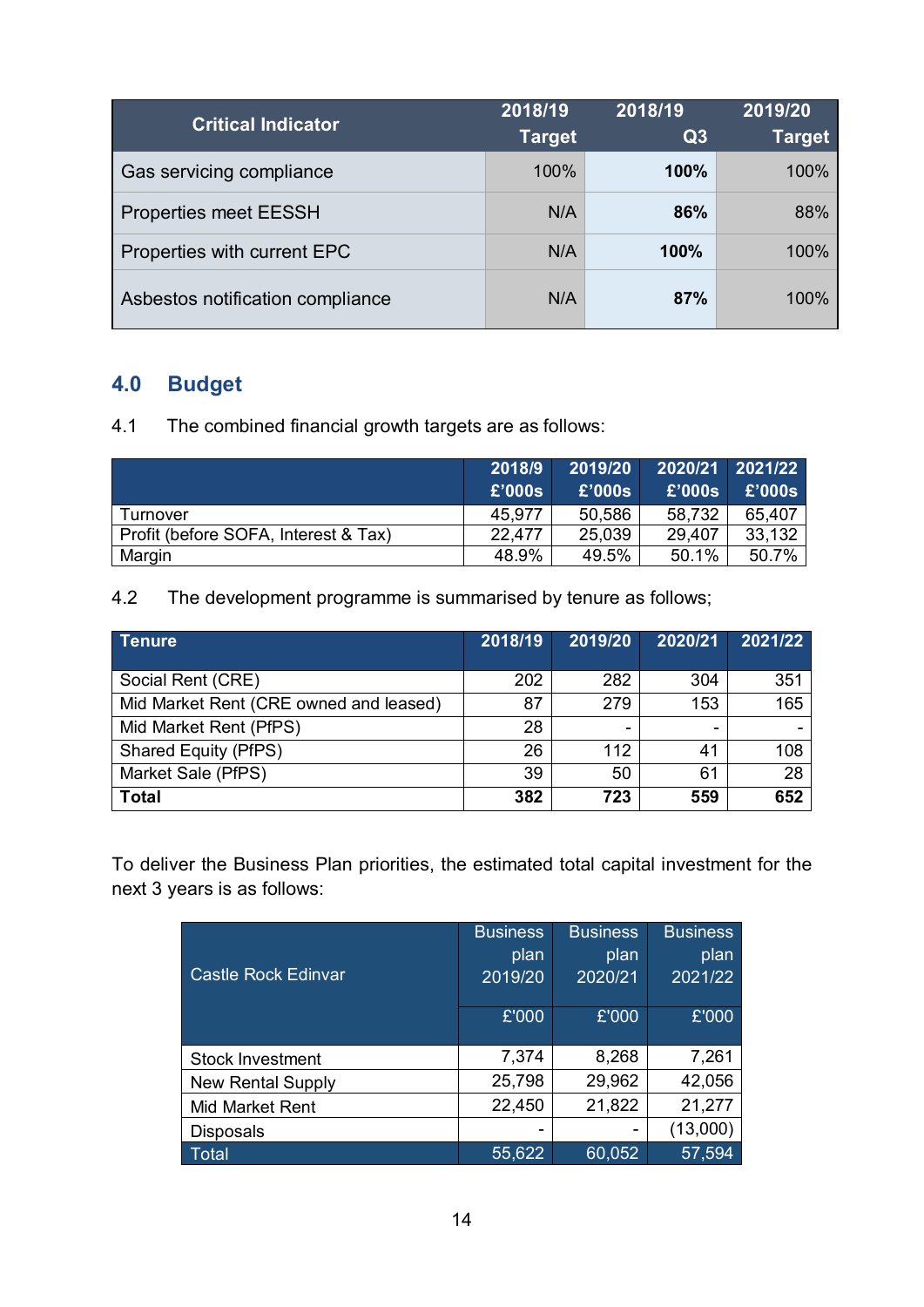| <b>Places for People Scotland</b> | <b>Business</b><br>plan<br>2019/20 | <b>Business</b><br>plan<br>2020/21 | <b>Business</b><br>plan<br>2021/22 |
|-----------------------------------|------------------------------------|------------------------------------|------------------------------------|
|                                   | £'000                              | £'000                              | £'000                              |
| <b>Stock Investment</b>           | 842                                | 408                                | 400                                |
| <b>New Rental Supply</b>          | 622                                | 546                                | 470                                |
| <b>MMR Bid</b>                    | 10,000                             | -                                  |                                    |
| <b>Shared Equity/ Sales</b>       | (3, 558)                           | (5, 383)                           | (1,306)                            |
| Net Requirement Total             | 7,906                              | (4, 429)                           | (436)                              |

## **5.0 Risks**

5.1The key risks for the business are as follows:

| <b>Key Risks</b>                                                                  | <b>Impact</b> | <b>Probability</b> | <b>Mitigation</b>                                                                                                                                                                                                                                                                      |
|-----------------------------------------------------------------------------------|---------------|--------------------|----------------------------------------------------------------------------------------------------------------------------------------------------------------------------------------------------------------------------------------------------------------------------------------|
|                                                                                   |               |                    |                                                                                                                                                                                                                                                                                        |
| Reduction in demand for<br>housing for sale.                                      | M             | M                  | Sales appraisals undertaken for Board<br>approvals & weekly updates on sales<br>performance. Market monitoring within<br>Places Development. Initial appraisal<br>and approval for all scenarios.                                                                                      |
| Weakness in strategic<br>planning and<br>management.                              | M             | M                  | Robust Business Planning process in<br>place with annual board and staff<br>performance reviews. Active<br>engagement in Group led working<br>groups & leadership conference. Up to<br>date operating environment plans at<br>Group & local level and succession<br>planning in place. |
| Regulatory<br>requirements not being<br>met.                                      | M             | M                  | Regulatory policy and framework in<br>place to ensure obligations are met.<br>Completion of ARC & Annual<br>Assurance statements and regular<br>meetings with regulator.                                                                                                               |
| Potential injury or loss of<br>life due to lack of<br>assessment and<br>controls. | M/H           | M                  | Ensure staff have appropriate training<br>and are familiar with helath & safety<br>policy and procedures. Equipment and<br>safety checks.                                                                                                                                              |
| Failure to manage<br>contractor relationships.                                    | M             | M                  | Carry out full assessment of contractor<br>in line with company policy & monitor<br>through health & safety operation<br>group.                                                                                                                                                        |
| Developmental delay,<br>overspend or quality<br>issue.                            | M             | M                  | Effective project management and<br>accurate, regular tracking and<br>reporting for board and company<br>purposes. Review and lessons lesson<br>model in place.                                                                                                                        |